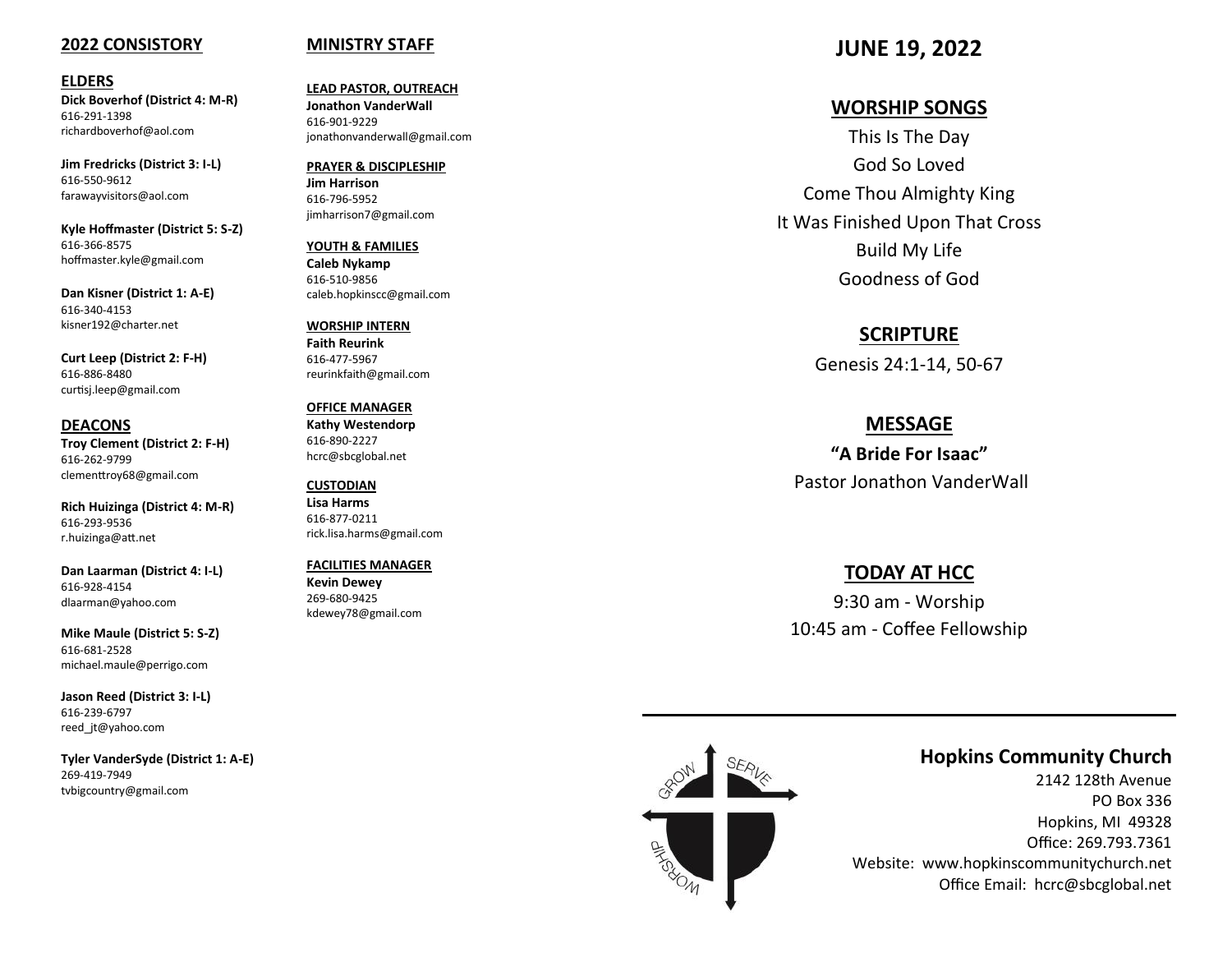**We warmly welcome you to worship today! On this Father's Day, we give praise to God for our dads and fathers.**

**CHURCH WATER:** We are very pleased to report that the church water tests have come back all clear this week.

**MIDDLE SCHOOL SUMMER BIBLE STUDY** has begun and meets on Thursdays running through August 11 at Pavlak's Pond (1791 130th Avenue) from **11:00 AM - 2:00 PM.** All current junior high students are invited and all incoming 6th graders. We are looking for volunteers to provide a simple lunch for the kids. Parents can tag team for a week or maybe donate money if that's easier. Some ideas from last year: sandwiches & chips, pizza, taco bar and pasta from Main Street Bakery. Bottled water will be provided. Contact Sally Hoffmaster with any questions.

**STAFFED OFFICE HOURS** at church during the summer may be slightly limited; we ask that you plan ahead if you need access to the church building for any reason. We have been keeping the church locked for security reasons if there is no staff present during the day.

**CHURCH APP:** reminder that you should update your app to the latest version, if you don't have automatic updates turned on. Log in to your app to see the newest feature!

**RAISERIGHT gift cards** are a great way to help support the ongoing effort of debt elimination for HCC. If you opt to have physical gift cards shipped to the church, we are processing orders on the following dates this summer**: June 27, July 25 and August 29.** If you need to have your gift card order sooner, please opt to have the cards shipped to you for a nominal fee. As always, e-gift cards require no shipping and are held in your app wallet to be used when you shop either at a local store or online. Thanks to all who are participating in this fundraiser! Every little bit is getting us closer to our goal.